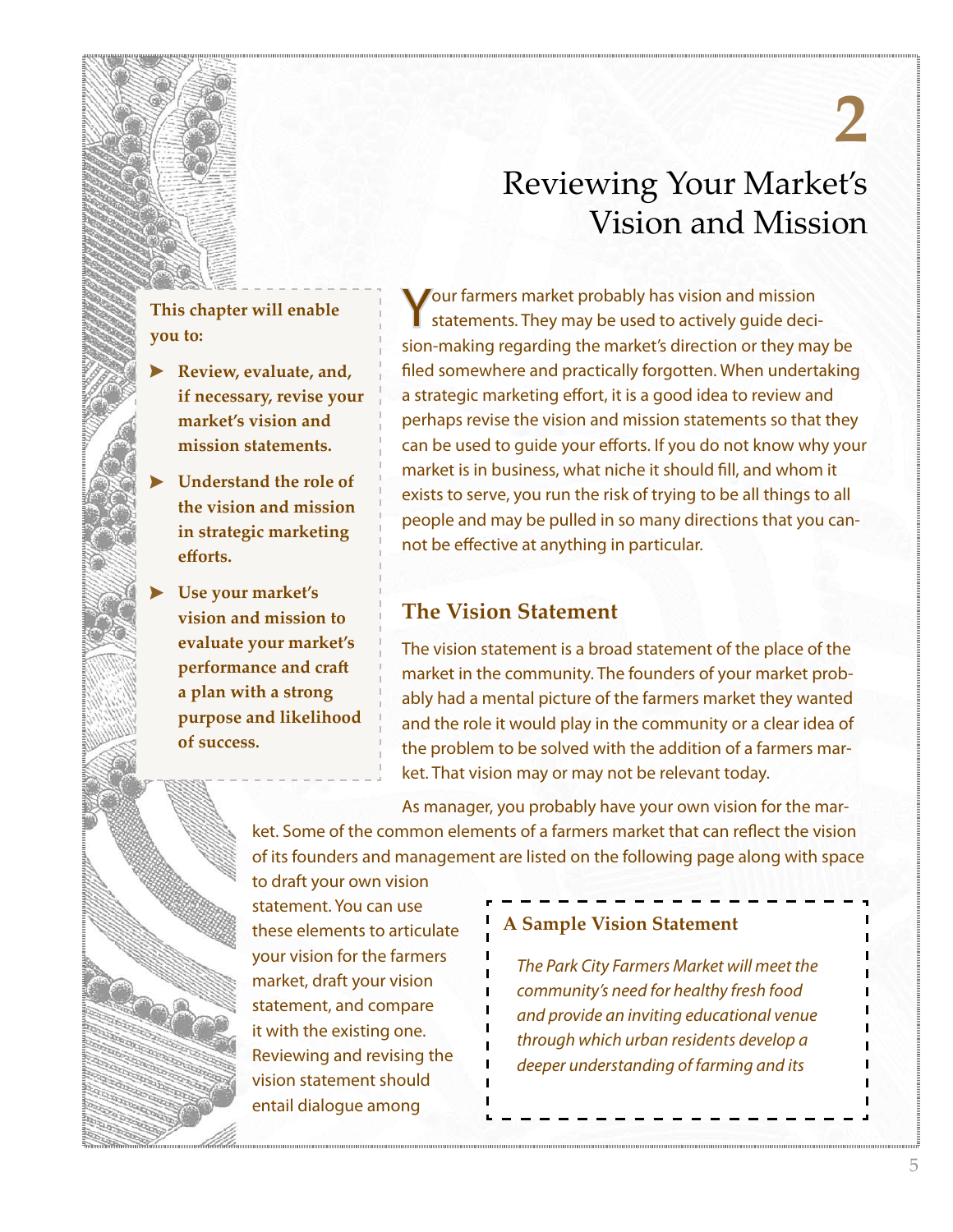the board of directors, the market manager, and stakeholders so that the vision defined by it has broad support.

## **Our vision includes these attributes and goals:**

- 
- 
- Neighborhood-based Downtown
- 
- 
- 
- 
- 
- 
- 
- 
- $\Box$  Sustainable agriculture

#### **Vision statement:**

- $\Box$  Affordable produce  $\Box$  Accessible by public transportation
- $\Box$  Lots of variety  $\Box$  Meats, fish, dairy, eggs, honey, etc.
- Convenient Community gathering place
- $\Box$  Cultural forum  $\Box$  Information dissemination
	-
- $\Box$  Individuals/families as customers  $\Box$  Restaurants as customers or vendors
	-
- □ Education Product demonstrations
- □ Fundraising **Bundraising Bundraising D** Agricultural heritage



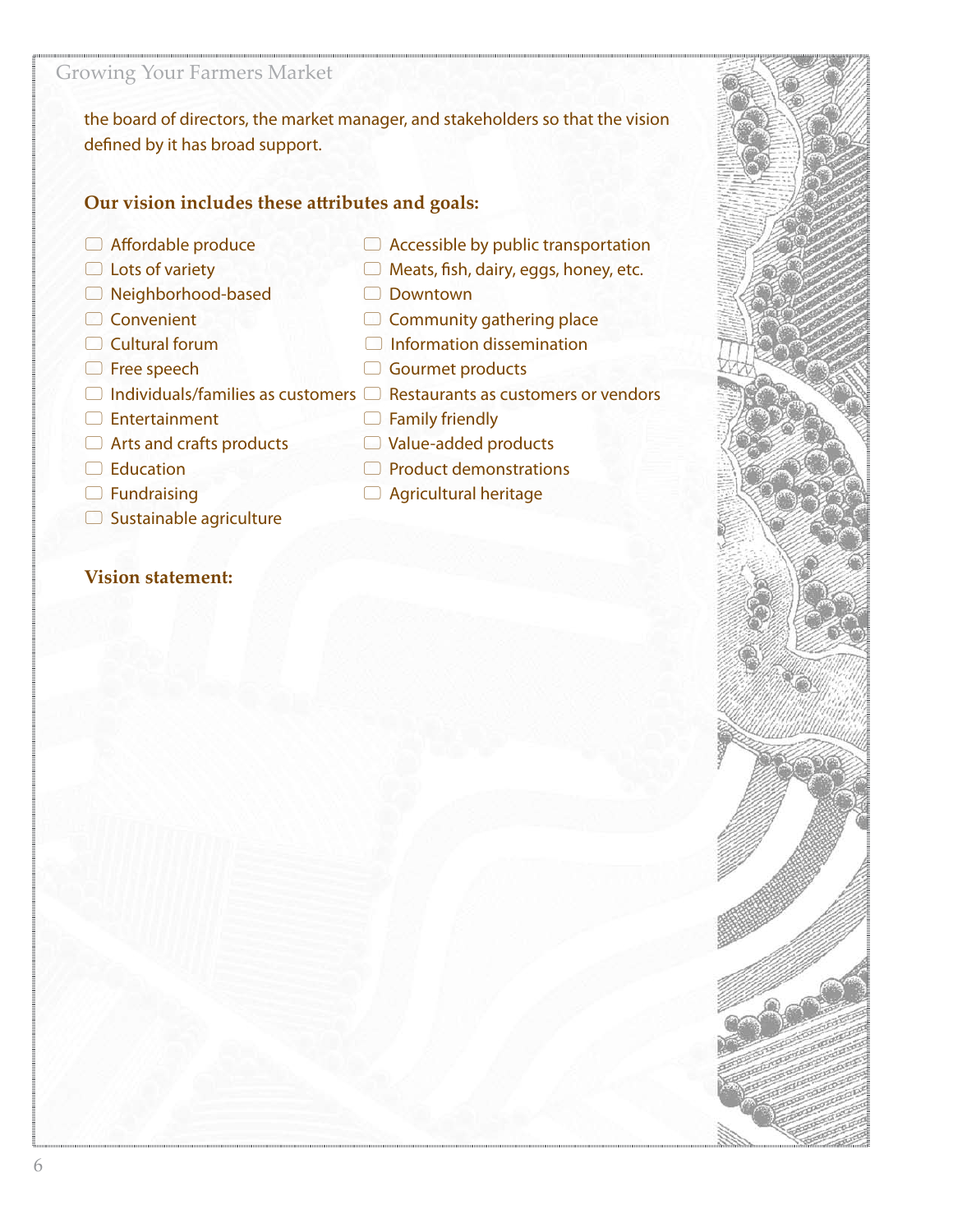Reviewing Your Market's Vision and Mission 2

## **The Mission Statement**

The mission statement is a concise, fairly concrete, specific statement of the major goals of the market organization in seeking to realize the vision of its founders. Clarifying and synthesizing the group's purpose and beliefs in a written statement

Sample mission statement from the Pacific Coast Farmers Market Association:

*Our mission is to establish and operate community-supported certified farmers markets that provide: viable economic outlets for California farmers and food producers, local access to farm fresh products, support for local businesses, and education concerning food and sustainable agriculture.*

makes it easier to present the concept to growers, the community, and others and to use it to guide decision-making.

The answers to two questions—*What are the market's goals?* and *What are the market rules?*—are reflected in the market's mission statement as well as the market's bylaws. Even if the market does not incorporate or have nonprofit tax status, it is a good idea to put the market's goals in writing. The mission statement should:

- Identify the market's key goals; and
- Provide philosophical direction for developing the market's objectives.

A clearly defined mission statement will give the market a starting point for longrange planning and for major decision-making.

The organizational mission statement should be agreed upon and supported by everyone on the board. If there is no mission statement for your market, here is a process to create one:

**Step 1.** To define your market's mission and develop a mission statement, first look at the vision statement. The mission statement should grow from and be consistent with the vision statement. Write the vision statement on a large piece of paper or a whiteboard with plenty of room around it for ideas about the mission.



**Step 2.** With the vision statement on a large piece of paper or whiteboard, start brainstorming actions that would be most effective in achieving the vision. Brainstorming means simply getting ideas on paper without judgment, censorship, or evaluation yet.

**Step 3.** When the ideas are exhausted, it is time to start evaluating them. Which ideas are not actions or cannot be turned into actions? Set them aside (they may be great ideas, just not mission statement material). Which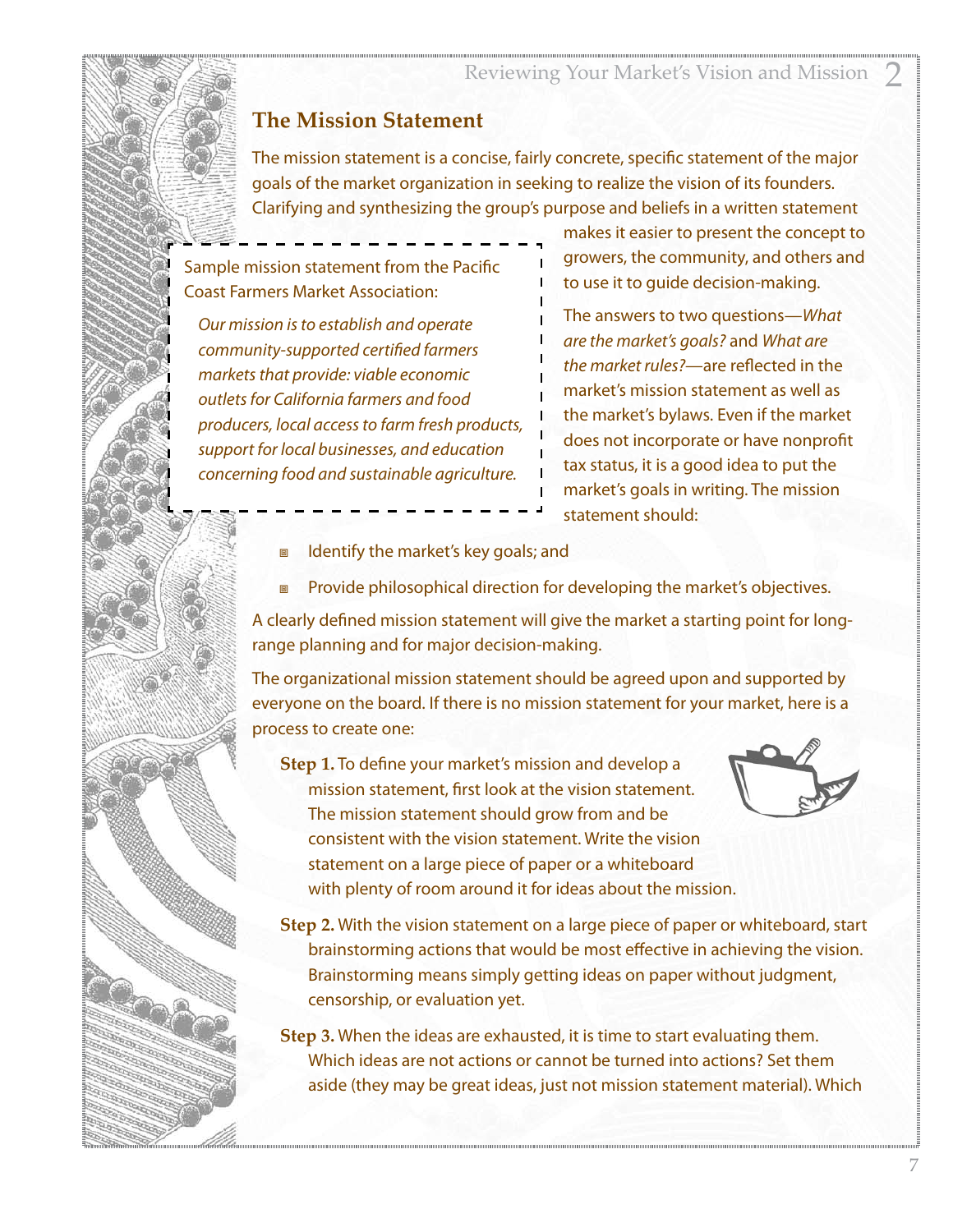would be the most effective action (big steps versus little steps—the mission involves giant steps)?

Step 4. Write the mission statement. Get feedback from all members of the board of directors and, if possible, from other stakeholders. Evaluate, revise, and get more feedback until members of the board are satisfied with the mission statement for the market.

#### **Mission statement:**

If your market already has a mission statement, review it to be sure it is still relevant and does not need revision. If the mission statement needs revision, follow the same steps previously outlined for creating one.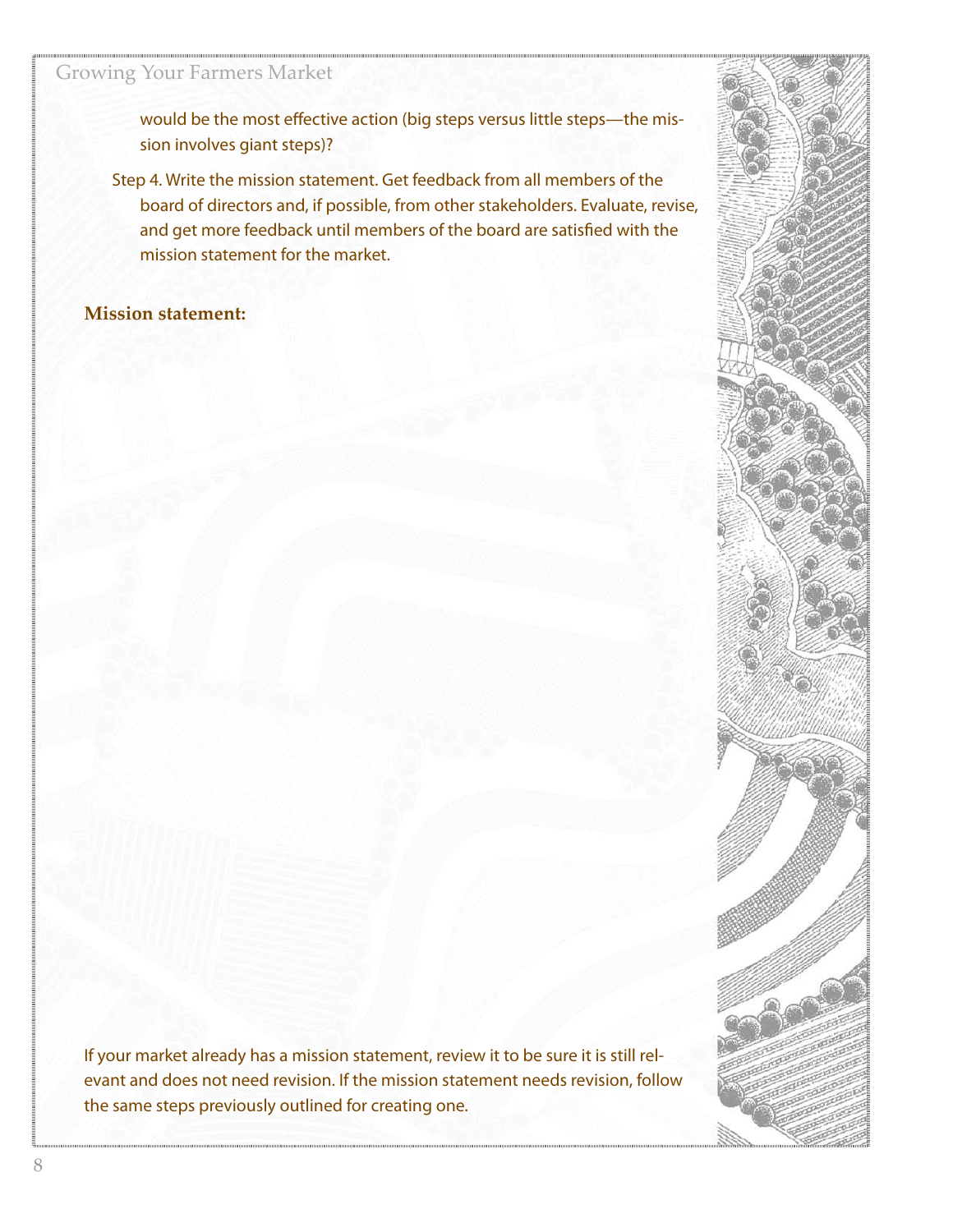# **How Do the Vision and Mission Guide Strategic Marketing?**

Strategic marketing involves increasing revenue consistent with the market's vision and mission. In some cases, it might be easy to increase revenue if the board of directors and manager ignore the market's vision and mission and much harder to accomplish while remaining true to those guiding statements. This is especially true if the vision and mission involve activities that generally are not highly profitable, such as providing access to affordable fresh fruits and vegetables for a low-income neighborhood or population. So it may be tempting to either depart from the mission or expect low revenue. Once you have reviewed the vision and mission statements and are certain they still reflect the purpose, direction, and goals of the market, the next steps are to:

 List the ways the market can fulfill its mission and indicators by which to gauge whether and to what extent it is doing so.



- Gauge the extent to which the market is fulfilling its mission by collecting data from vendors, customers, and other stakeholders.
- Assess the competition by collecting and analyzing data from competitors.

#### **Listing Indicators of Success**

Depending on the market's mission, individual aspects of the market will vary in importance. For example, if the market's mission is to provide access to affordable fresh fruits and vegetables, then price is a primary consideration. If, however, the mission of the market is to promote organic farming by providing direct-marketing opportunities for organic farmers, price is a much less important consideration and access to the market by organic growers becomes more important.

Use your market's mission to generate a list of indicators that can be used to assess whether the market is fulfilling that mission. These are things you will look for and ask about as you gather information to assess your market's performance. Use the following example to create a table with your market's mission and indicators.

**Sample Mission Statement:** To provide high-quality, affordable produce to low- and middle-income residents of Small City.

Use parts of the mission statement to create indicators:

To provide **high-quality, affordable** produce **to low- and middle-income residents of Small City**.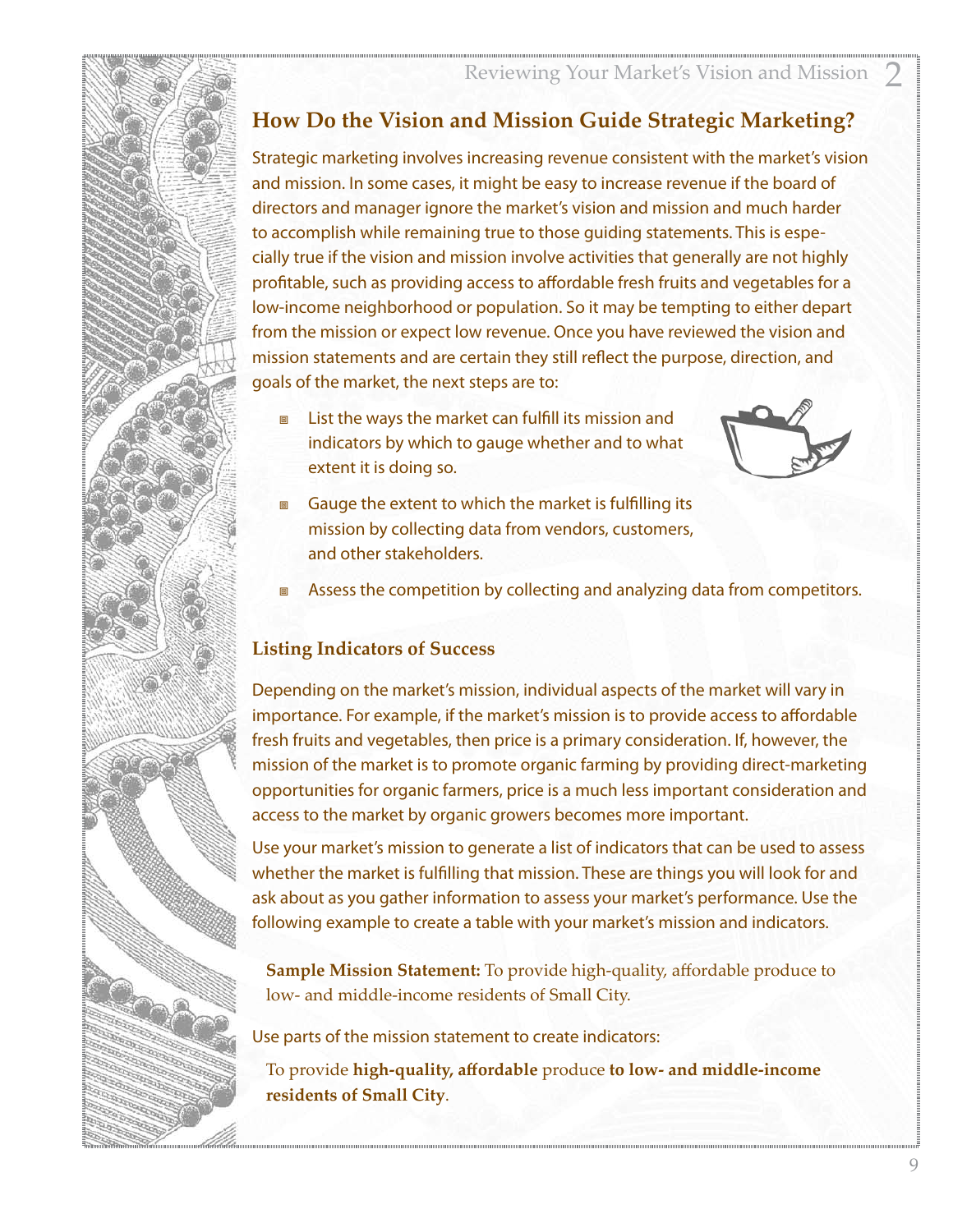The highlighted parts of the mission statement can be used to develop indicators of how well the market is achieving its mission. If providing "high quality" produce is one part of the market's mission, then you need to list factors that describe quality.

### **Indicators**

**Part 1: High Quality** (*see Chapter Ten*) Indicators of Quality—*What does "high quality" look like*?

- **n** Freshness
- **Elavor**
- Texture
- Appearance
- a Size
- Maturity/Ripeness

#### **Part 2: Affordable**

Indicators of Affordability —*What does affordability look like*?

- Prices lower than or equal to supermarket
- Prices lower than or equal to club store
- Prices lower than convenience store
- Prices lower than or equal to other competitors
- Prices lower than or equal to customers' expectations

**Part 3: Serve low- and middle-income residents of Small City**

Indicators of Serving Low- and Middle-Income Residents—*What level of service is acceptable*?

- \_\_\_% of low- and middle-income residents who shop at our farmers market
- \_\_\_% of shoppers at our market who are low- or middle-income
- \_\_\_% of shoppers at our market who live in the city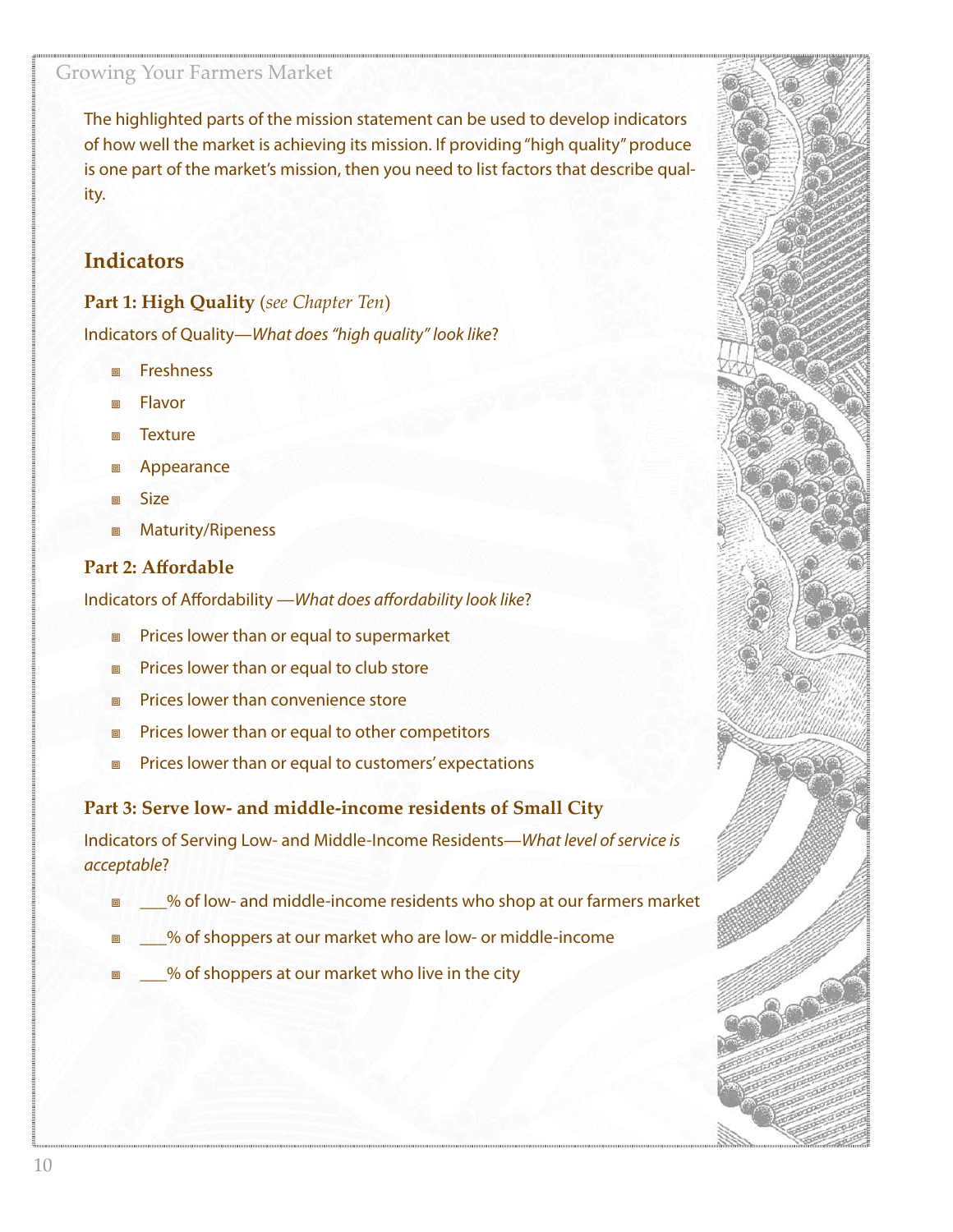# **Develop Indicators for Your Market**

Use the preceding example as a model for creating indicators for your market. First, write your market's mission statement here:

Next, use a highlighter, numbers, or symbols to break the mission into its parts and then list measurable, observable factors that make up each part of the mission that you can use to evaluate how well your market is achieving that mission. We will use this worksheet as the basis for the next steps in the evaluation and strategic marketing process.

**Part 1: \_\_\_\_\_\_\_\_\_\_\_\_\_\_\_\_\_\_\_\_\_\_\_\_\_\_\_\_\_\_\_\_\_\_\_\_\_\_\_\_\_\_\_\_\_\_\_\_\_\_\_\_\_\_\_\_\_**

Indicators—*What does success look like*?

**Part 2: \_\_\_\_\_\_\_\_\_\_\_\_\_\_\_\_\_\_\_\_\_\_\_\_\_\_\_\_\_\_\_\_\_\_\_\_\_\_\_\_\_\_\_\_\_\_\_\_\_\_\_\_\_\_\_\_\_** Indicators—*What does success look like*?

**Part 3:** 

Indicators—*What does success look like*?